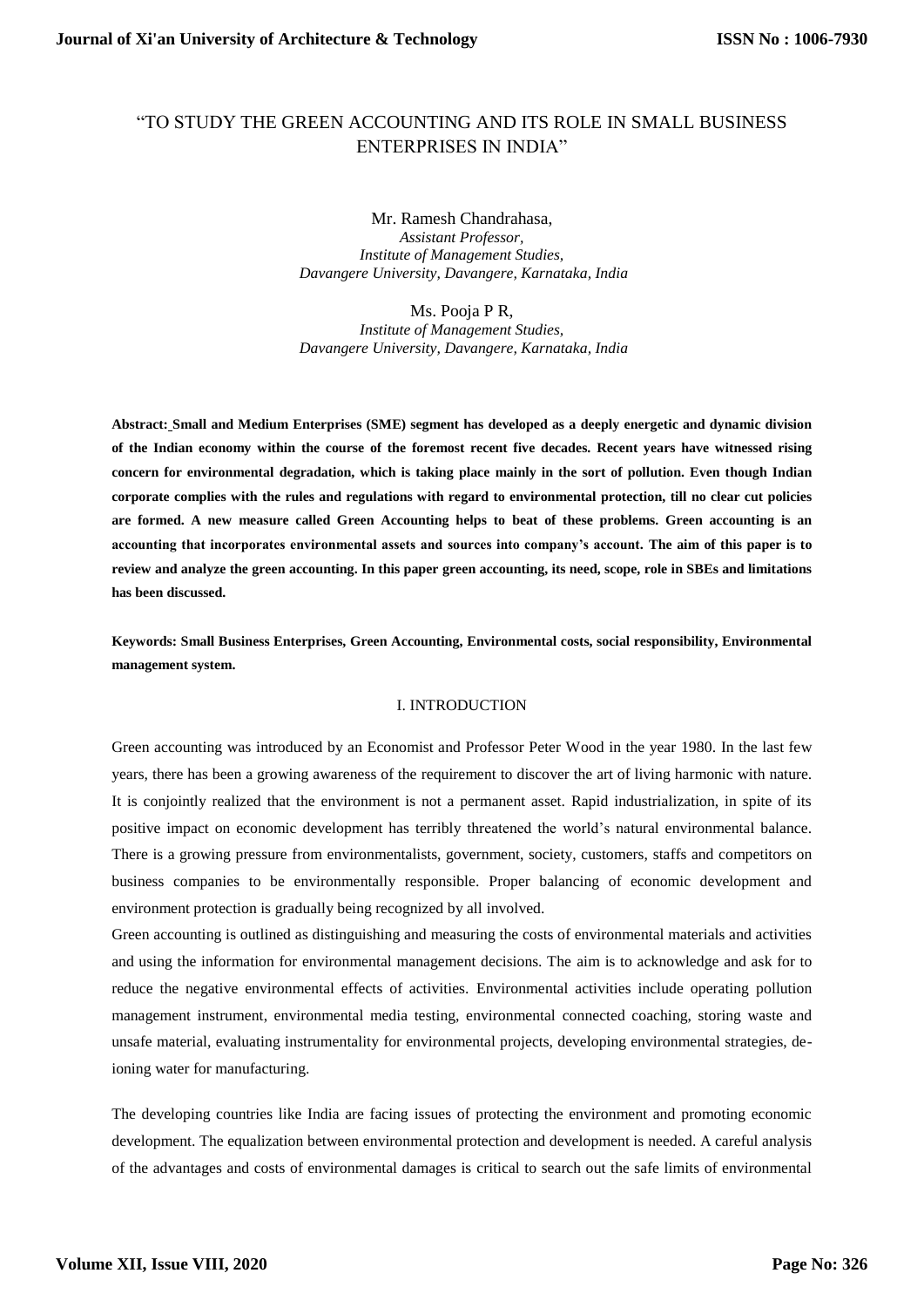degradation and required level of development. It is illustrious that there are restricted resources available for the employment of all species on the earth and the enormous damage is done to the environment because of the activities of the business enterprises. The difficulty of corporate social responsibility and also the sustainable industrial development has born to a new branch of accounting called green accounting. Typically a nation's economy is measured and calculated in terms of gross domestic product (GDP) numbers. In fact, it is an index of economic growth. GDP is a monetary measure of the market value of all final goods produced in a period. The GDP of a country measures the produced output however ignores the ingredients required to generate such output like water and air. Green GDP takes into thought the environmental impact on the productivity of the country. It is derived from GDP itself when adjusting the cost of environmental degradation and pollution damage. In other words, Green GDP equals GDP less natural resources depletion less pollution damage. Despite the fact that, Indian small business enterprises with needs like social responsibility, there are not any precise policies to shield the environment. Thus there is a need of green accounting.

#### II. OBJECTIVE

- To study and understand the green accounting.
- To study the role of green accounting in SBEs.

#### III. LITERATURE REVIEW

# *3.1 Environmental management accounting practices in small medium manufacturing firms by Che Zuriana Muhammad Jamil, Rapiah Mohamed, Faidzulaini Muhammad, Amin Ali (04/01/2015)*

This paper delineated that the accounting ought to play a vigorous role within the follow and success of environmental management system and will be integrated into the environmental process. They conclude that the absence of organizational learning mechanisms, greater corporate responsibility and correct steerage on EMA is additionally a barrier to the combination of environmental problems into the prevailing method of accounting and practices. Thus, this current study argues that the increasing powerful pressures by the government have an effect on the intention and temperament of manufacturing SMEs to adopt EMA.

#### *3.2 Role of environmental accounting in enterprises by Hamid Saremi and Moein Nezhad (09/07/2014)*

In this paper, they discussed about the environmental accounting, its position, costing, role and application. They delineated that the environmental accounts gives knowledge that highlight both the contribution of natural resources to economic well-being and costs obligatory by pollution or resource degradation. This paper explores what varieties of corporations are able to implement environmental accounting and cost allotment process in environmental accounting. This current study provides a justification for the requirement of implementing environmental accounting as a short to shield the environment.

#### *3.3 Need of green accounting by Dr. Rajshree R, Sravani Vangra -*

In this paper, they study and analyses the green accounting and conjointly verify the requirement of green accounting within the corporate world. This current study describes the objectives of green accounting, ancient growth measures, benefits and criticisms of green accounting. This paper concludes that the green accounting is critical to put worth on environmental resources in business organizations.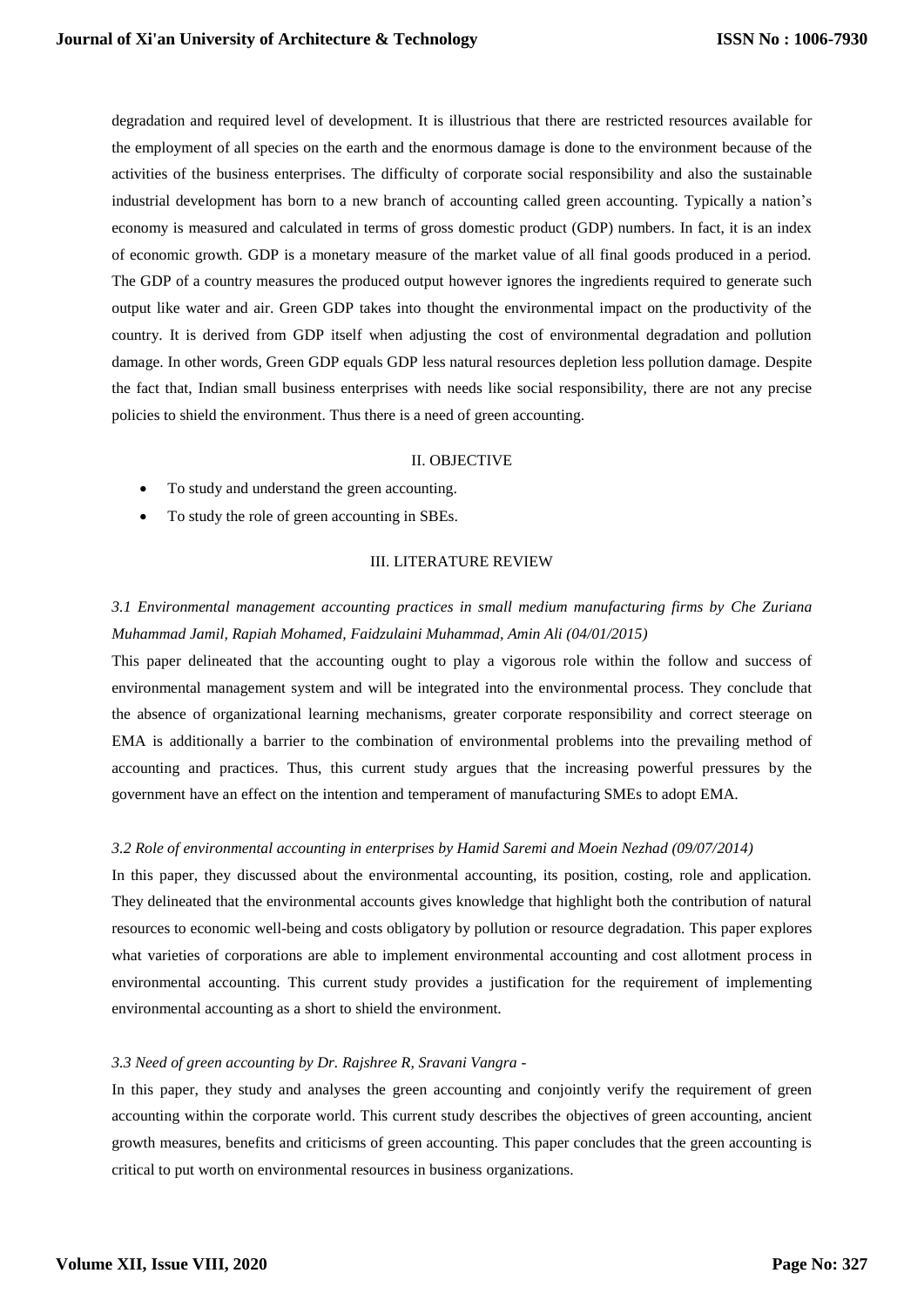# IV. RESEARCH METHODOLOGY

The current study is based on secondary data; information has been derived from various websites and journals.

#### *4.1 The need for green accounting at corporate level -*

It helps to understand whether; corporation has been discharging its responsibilities towards environment or not. An organization must fulfill following environmental responsibilities.

- Meeting regulative needs or exceeding that expectation.
- Cleaning up pollution that already exists and properly casting off the dangerous material.
- Operating in a manner that those environmental damages don't occur.
- Promoting an organization having wide environmental awareness.
- Management over operational and material potency gains driven by the competition world market.
- Management over increase in costs for raw materials, waste management and potential liability.

# *4.2 Scope of green accounting -*

The scope of green is broad; it includes company, national and international levels. Here the importance given on the corporate level accounting. The following features are enclosed in green accounting.

- From Internal point of view, investments are made by the corporate sector for step-down of losses to environment.
- From External point of view, all types of kinds to the environment either occur directly or indirectly because of business activities. It's going to include:
	- a) Degradation and destruction like eroding, loss of diversity, air pollution, sound pollution, drawback of solid waste, coastal and marine pollution.
	- b) Depletion of non-renewable natural resources i.e., loss appeared because of over utilization of non-renewable natural resources like minerals, water, gas, etc.
	- c) Deforestation and land uses.

This type of accounting is not simple as losses to environment cannot be measured specifically in monetary worth. Further, it is very terribly tough to make decision that what proportion quantity of loss was occurred to environment due to a specific industry. For this purpose, approximate plan may be given or other measurement of loss like amount of non-renewable natural resources used, what proportion square meter space deforested and total space used for business purpose together with residential quarters area employees, etc., what proportion solid waste produced by the manufacturing plant, how much wasteful air pass withstand chimney in air and what styles of components are enclosed in a standard quantity of wasteful air, sort and degree of noise made by the manufacturing plant, etc. may be used.

# *4.3 Role of green accounting in small and medium industries-*

Small and medium industries are the most important polluting culprits altogether over the India. Governments are attempting to use totally different opportunities to act. These measures are relating to green business clubs wherever small businesses in similar areas will get along and say about the environmental challenges they faces. There may be government sponsored consultancies where small business will get free consultation. The accounting profession will give recommendation on energy use. Several small and medium enterprises have restricted monetary resources to implement the ISO 14000 certification. They have to be helped.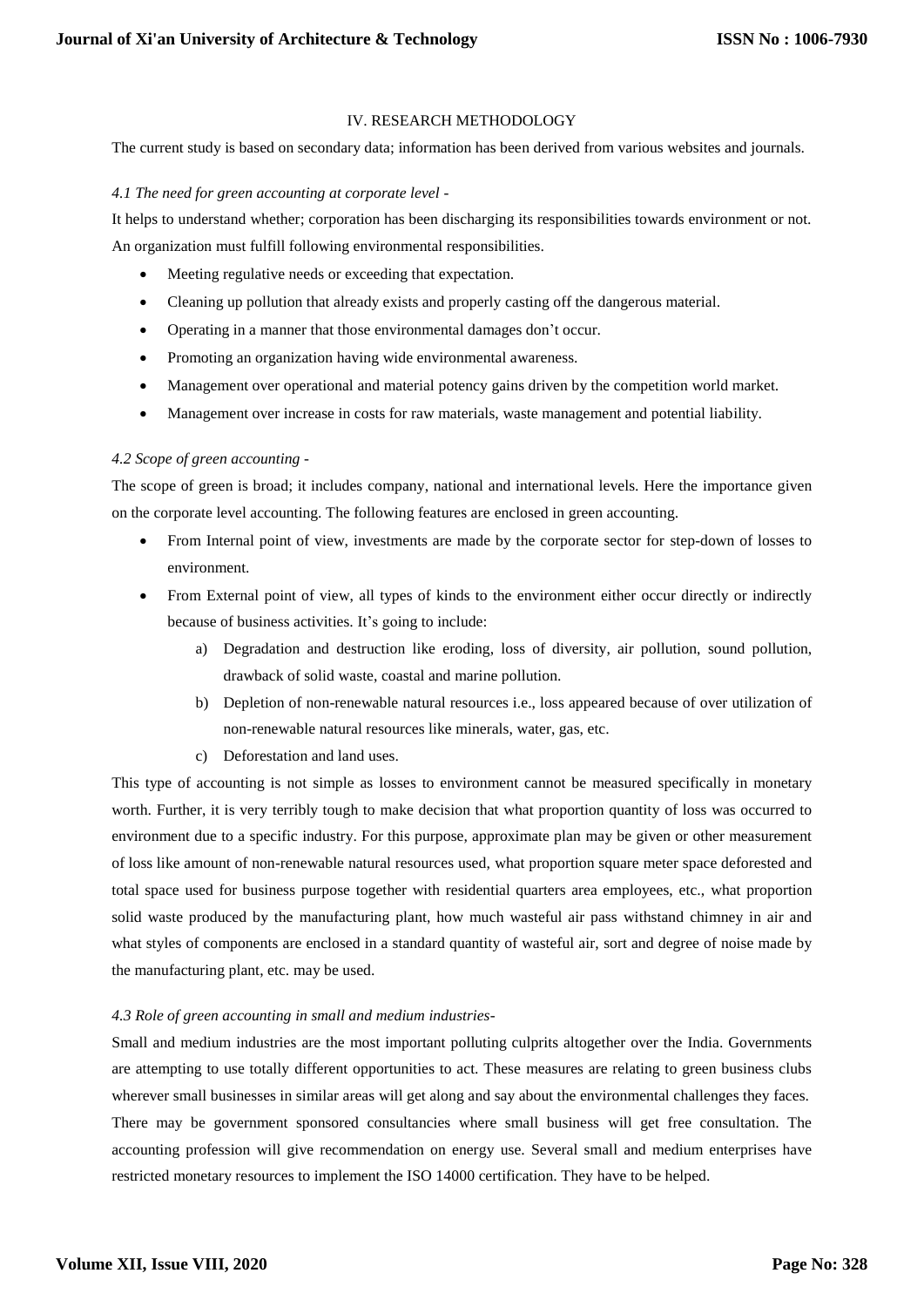Reasons for adopting green accounting, organizations use green accounting for many reasons, including the following:

- To assist managers make decisions that may decrease their environmental costs.
- To support the event and operation of an overall environmental management system.
- Higher management of environmental costs may end up in improved environmental performance and significant benefits to human health moreover as business success.
- Understanding the environmental costs and performance of process and products will promote more accurate costing and pricing of products.
- Accounting for environmental costs and performance will support a company's development and operation of an overall environmental management system.

# *4.4 Limitation of green accounting -*

- Lack of standard accounting technique.
- It chiefly considers internal cost of the company and ignores cost to society.
- It's going to conjointly cause a rise in costs.
- It cannot work independently. It ought to be integrated with the monetary accounting, which is not simple.
- It is in theoretically potential however becomes difficult once applied actually.
- It is a protracted term process, thus it is tough to draw conclusion.
- There is no proper universally accepted valuation technique for environmental factors.

# V SUGGESTIONS

- Green accounting practices ought to be made compulsory in small business enterprises in India.
- There is a need to generate awareness regarding green accounting.
- Companies ought to submit the entire data concerning environmental problems. Else, appropriate authority should take action against the corporate.

# VI CONCLUSION

India is a big country which is heavily burdened with overpopulation, global warming, climate change, pollution, exhaustion of natural resources, etc. so as to avoid wasting and recover the country; green accounting is a vital concept that has to be enforced in India.

#### REFERENCE

[1] Che Zuriana Muhammad Jamil, Rapiah Mohamed, Faidzulaini Muhammad, Amin Ali, "Environmental management accounting practices in small medium manufacturing firms"- *Social and Behavioral Sciences 172 (2015), pp. (619-626).*

[2] Dr. Rajshree R, Sravani Vangra, "Need of green accounting"-IOSR Journal of Business and Management, e-ISSN: 2278-487X, pp. (39-43).

[3] Hamid Saremi and Moein Nezhad, "Role of environmental accounting in enterprises", Eco. Env & Cons. 20(3): 2014; pp. (1-13)